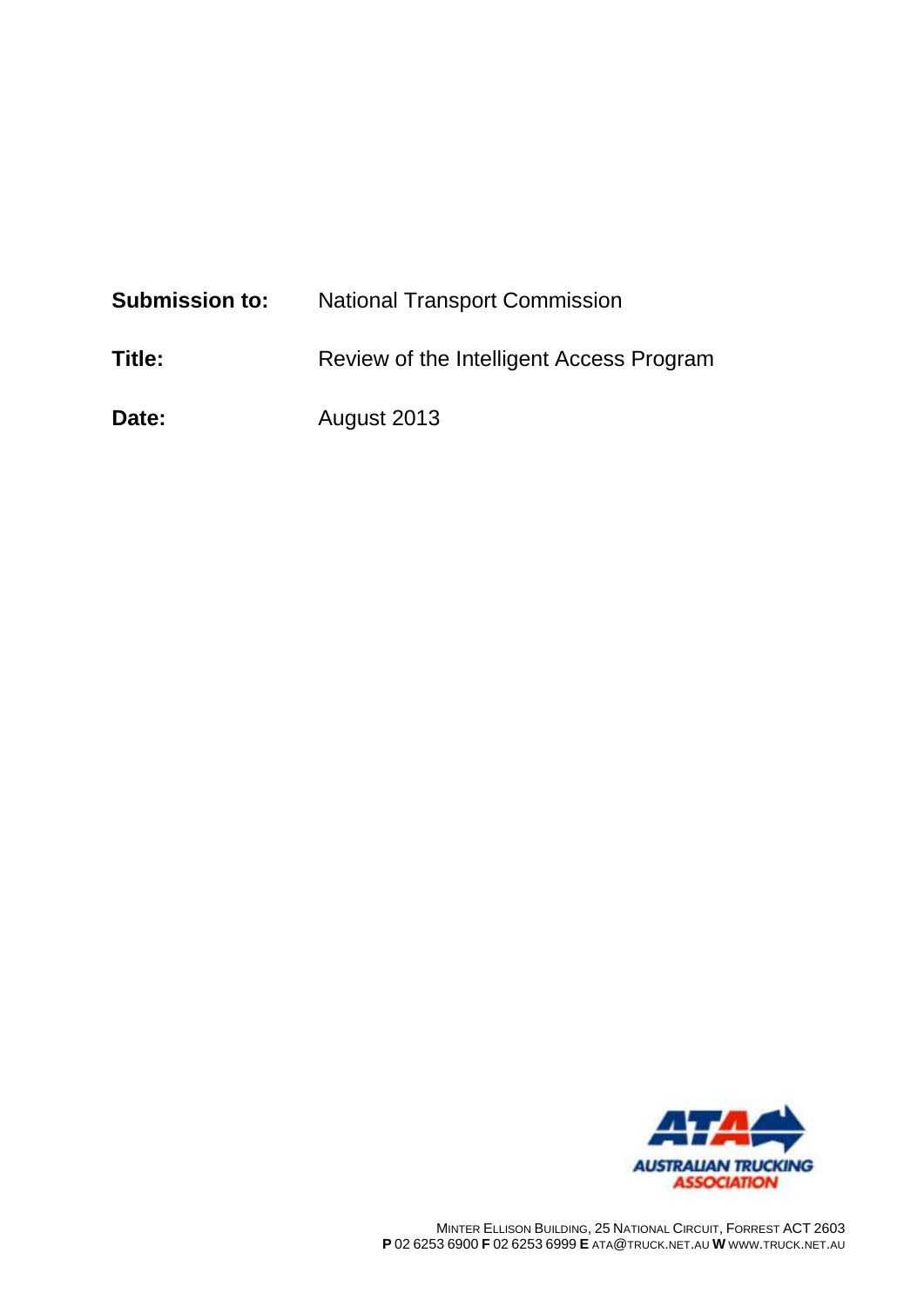# **CONTENTS**

| 1. Introduction                        | 3 |
|----------------------------------------|---|
| 2. The Australian Trucking Association | 3 |
| 3. Recommendations                     | 3 |
| 4. IAP Program Outcomes                | 4 |
| 4.1 ATA Submissions on IAP             | 4 |
| 4.2 IAP Proposal                       | 5 |
| 4.3 Public Handling of Private Data    | 7 |
| 4.4 Administration and Next Steps      | 9 |
| 5. Conclusion                          |   |

 $\_$  , and the set of the set of the set of the set of the set of the set of the set of the set of the set of the set of the set of the set of the set of the set of the set of the set of the set of the set of the set of th

**APPENDIX A:** ATA and NatRoad anonymous IAP survey results **APPENDIX B:** Copies of previous ATA submissions and legal advice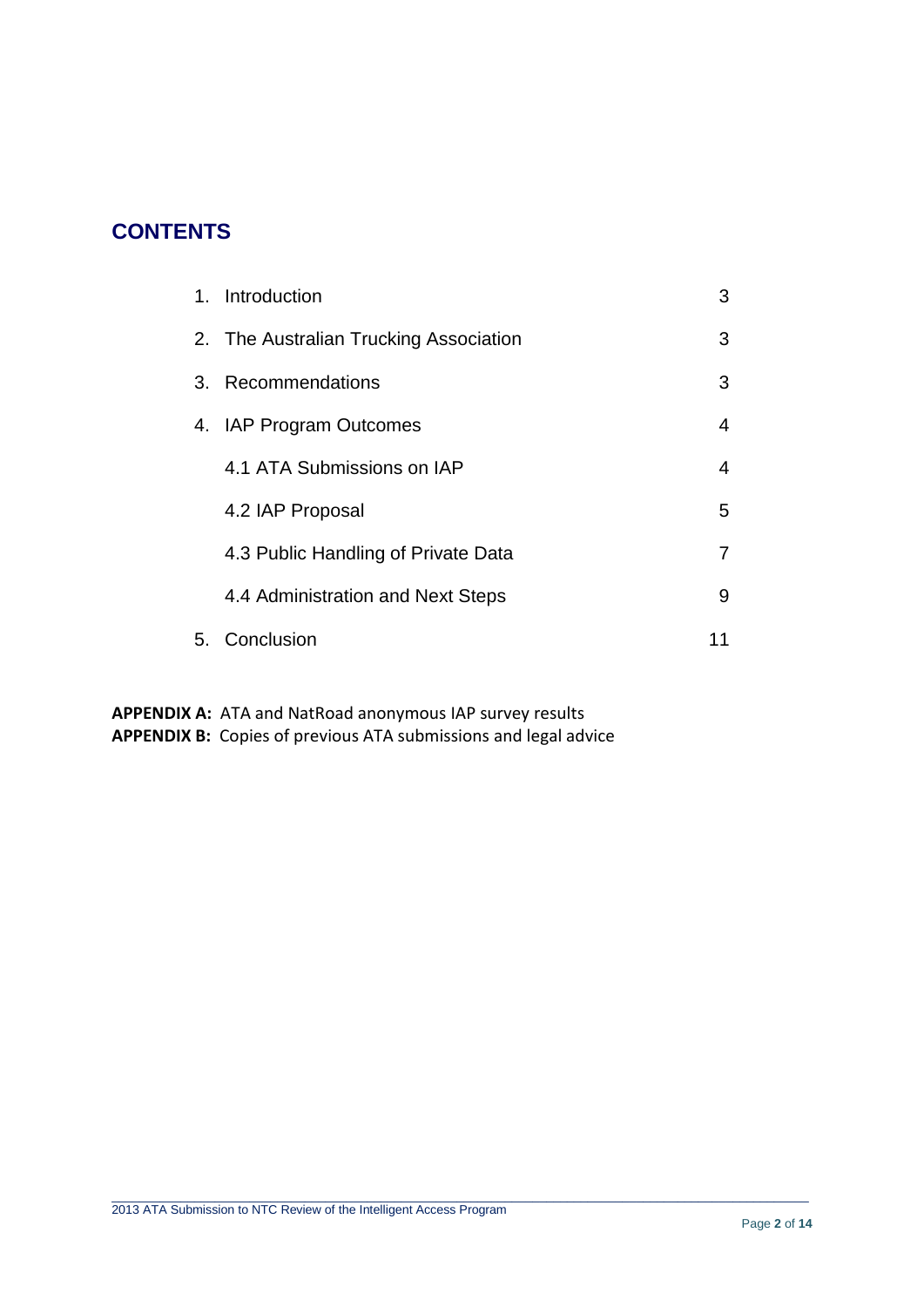# **1. Introduction**

The Australian Trucking Association (ATA) strongly supports heavy vehicle operators who believe telematics services are good for their business and add to their viability. However, we note from the outset that such technology is not necessary to run a safe, compliant and viable transport company. Compliance assurance, including route compliance assurance, can take many forms.

In June 2013, the National Transport Commission (NTC) announced a review of the *Intelligent Access Program* (IAP). The NTC announced this review will:

- *1. Evaluate whether implementation of the IAP has achieved the intended outcomes specified in the original proposal for the program in 2005; and*
- *2. Examine application of the IAP as a condition for road access by states and territory road agencies, in relation to the original proposal.*

In 2005, the NTC released a Regulatory Impact Statement (RIS) for Stage 1 of Intelligent Access Program Implementation. The RIS followed a rigorous 2003 Austroads Intelligent Access Feasibility Project. In both proposals, the IAP was deemed 'viable' and a key outcome for road managers was:

*"The IAP is a voluntary program that jurisdictions will be able to utilise as an operating condition to schemes, permits or applications that provide improved heavy vehicle utilisation. It is intended to guarantee levels of compliance that will afford jurisdictions the confidence to offer specific regulatory concessions." (Foreword, RIS)*

Transport Certification Australia (TCA) was registered in 2005 as a public company limited by guarantee and a fully owned government organisation. Its owners (members) remain the Commonwealth, states and territories. While TCA administered the program nationally, including certification of service providers, it was intended that jurisdictions would continue granting road access through new schemes, permits and applications supported by IAP monitoring.

The 2005 proposal also promised "*new and unexpected benefits that are widely diffused*" 1 and "*new ways to pursue important policy goals with private and public benefits*". The IAP would strengthen the market structure of the transport sector and set a benchmark for applications of "*ubiquitous technology*" by government. Barriers to IAP entry for small operators would lessen and a staged approach to the IAP's implementation over two to three years would achieve the best outcome.

The ATA strongly welcomes the inaugural review of the IAP as it provides opportunities for the industry's uptake of technology to be recognised by governments.

## **2. Australian Trucking Association**

The ATA is the peak body that represents the trucking industry. Its members include state and sectorbased trucking associations, some of the nation's largest transport companies, and businesses with leading expertise in truck technology.

This submission reflects the long-held views of a significant number of ATA members but it does not reflect the views of all our members. Those holding different views on the IAP have been invited to provide separate submissions to the NTC as desired.

## **3. Recommendations:**

The ATA recommends that:

**.** 

 $\_$  , and the set of the set of the set of the set of the set of the set of the set of the set of the set of the set of the set of the set of the set of the set of the set of the set of the set of the set of the set of th

2013 ATA Submission to NTC Review of the Intelligent Access Program

<sup>1</sup> *Intelligent Access Feasibility Project - Public Policy Analysis Report IR-IAP10* (2003), piii. Prepared by TFG International Pty Ltd for the 2003 Austroads Feasibility Project.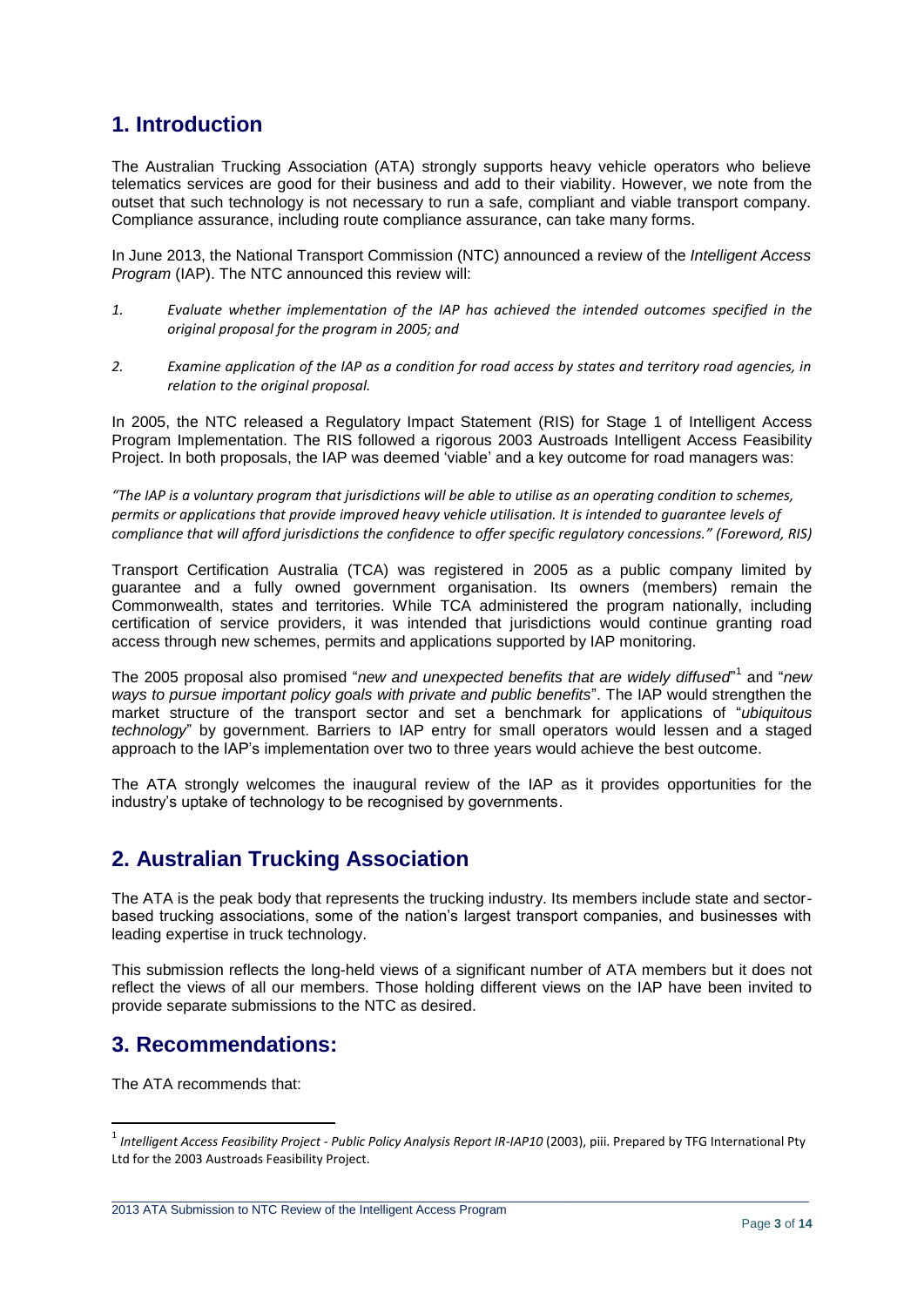#### **Recommendation 1**

The ATA accepts the need for route compliance assurance as part of a risk-based access management regime. Accordingly, it is recommended that a truly voluntary compliance monitoring option is established, with an open standard for vehicle devices and first party compliance obligations. This would allow operators who wish to use technology to satisfy compliance duties to do so with comfort that the technology attracts a presumption of accuracy.

#### **Recommendation 2**

Vehicles operating at Higher Mass Limits (HML); Performance-based Standards (PBS) combinations; and safe, legal prescriptive combinations (including, but not only, modular B-triples and AB-triples) should travel under notices and attract no mandatory monitoring under the IAP.

#### **Recommendation 3**

IAP continues to be available for movements of high-risk vehicles, as an alternative to traditional road authority engineering supervision, and to serious or persistent offenders as directed by a court.

#### **Recommendation 4**

Residual IAP monitoring tasks are transferred to a business unit within the NHVR.

#### **Recommendation 5**

NTC retains responsibility for compliance assurance policy.

### **4. IAP Program Outcomes**

After seven years of Stage 1 implementation, it is high time this program is reviewed. Likewise, it is time for IAP's administration by road agencies and subsequent access and productivity outcomes to be carefully evaluated. In a separate stream of inquiry, it is also in the national interest for public policy relating to the nature and scope of ubiquitous electronic monitoring of the private sector to be articulated for future public debate and decision-making.

The original development proposal that IAP could be expanded and deployed as a mandatory, ubiquitous technology in various government applications across industry is abhorrent to both the industry and to the principles of Australia as a democracy.

#### **4.1 ATA Submissions on IAP**

The ATA has submitted numerous submissions to governments on IAP, raising technical, legal, financial and policy concerns. These documents warrant revisiting during the NTC review of IAP and they have been provided with this submission as listed:

- 1. 2013 ATA submission on Cooperative ITS Regulatory Policy
- 2. 2012 ATA NSW submission on the NSW Long Term Transport Master Plan
- 3. 2012 ATA Paper on Equivalent Standard Axles & Effects of HML on Road Infrastructure
- 4. 2012 ATA Factsheet IAP: Myths & Facts
- 5. 2012 ATA on SA DTEI Code of Practice for Prescriptive B-Triples
- 6. 2012 ATA NSW & NatRoad Route Assessment Guideline & Freight Route Investigation Levels for RAVs
- 7. 2011 ATA submission A National Framework For Modular B-Triple Operations
- 8. 2011 ATA submission The IAP and Prescriptive Modular Combinations (attaching 2009 legal advice)
- 9. 2011 ATA submission Exploring Opportunities for Reform: Smart Transport for a Growing Nation
- 10. 2010 ATA submission on NTC draft Telematics Policy
- 11. 2010 ATA Industry Technical Council submission on NTC draft Telematics Policy
- 12. 2010 ATA submission to the Australian Government Parliamentary Inquiry into Intelligent Transport Systems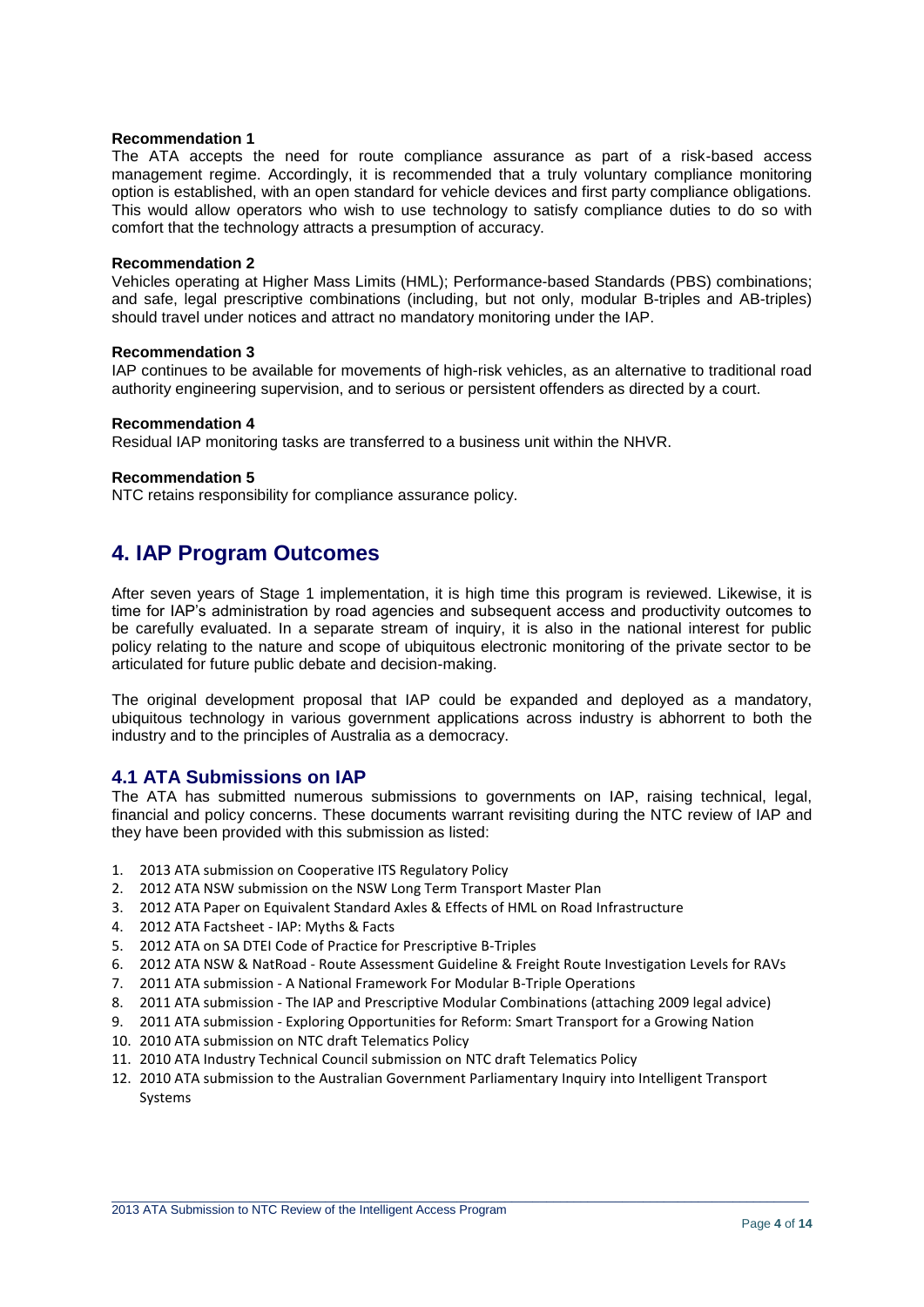These documents help show how IAP, as it has been variously applied by state and local road managers, penalises more efficient freight movements, creates more road wear, and adds further red tape and unnecessary cost to industry's bottom line.

After a written request from the NTC in July 2013, the ATA and NatRoad released separate surveys on IAP to their respective memberships and two sets of anonymous results are provided with this submission. The total number of complete responses was insufficient to offer significant quantitative samples but both surveys yielded useful qualitative responses, some of which have been reproduced in this document.

### **4.2 IAP Proposal**

At the time of establishment, the newly appointed Chief Executive of Transport Certification Australia (TCA) claimed that the "*IAP provides a win-win outcome to all parties*". Earlier, the Austroads' Feasibility Project report had concluded there were "no public policy barriers" to the IAP approach.

In 2005, the NTC RIS claimed *"Stage 1 IAP implementation to be economically viable with a net present value (NPV) of \$264.2 million and a benefit cost ratio of 5.4. The road authorities' NPV is estimated to be \$80.9 million and the operators' NPV \$183.3 million."*

In 2013, the IAP remains stalled in Stage 1 implementation, the first of two stages the RIS envisaged for embedding it into Australian law and practice. It is understood that current enrolments amount to slightly more than 800 vehicles, ten per cent of approximately 8,400 projected vehicle enrolments described in the RIS for Stage 1 (i.e. after two to three years).

For example, despite recent claims the IAP in NSW has become more affordable, its administrative burden is too high for much of industry and the number of IAP enrolled freight vehicles in that jurisdiction remains low. In April 2011, a total of 591 trucks were enrolled in NSW, as of March 2013 (after flexibility reforms), IAP vehicles amounted to 827. Industry has also not gained satisfactory HML access on local routes because of a lack of council acceptance and funding, poor comprehension of IAP; and refusal by the road agency to finance local route assessments adequately.

Austroads argued that after IAP's successful implementation, jurisdictions should consider compulsory participation and noted the IAP model had been developed with this in mind. For instance, the policy analysis suggested significant future scope for application of IAP including revenue collection with variable charging arrangements; near 100 per cent probability of detection, near 100 per cent coverage and "...*similar capabilities made possible by applying ubiquitous electronic technology...".*

The analysis also considered:

- The capacity of the system to migrate to a mandated approach,
- Its suitability for revenue collection, and
- The potential to extend the system into other areas of transport.

It was concluded that IAP offered a "*commercial advantage to operators*" and further contemplated the "*unambiguously positive*" potential market impacts if IAP were to be used to implement compliance monitoring 100 per cent of the time across extended applications. For a competitive, diverse industry with monstrously tight margins operating in a timid economy, this sort of speculation is alarming and implies, as the Austroads report states,:

*"The implicit issues go well beyond a jurisdictional transport portfolio and to government as a whole. Implicitly, IAP is about exploring new ways to pursue important public policy goals. Consequently, the IAP will have a significant influence on subsequent uses of this telematics capability in the transport sector."<sup>2</sup>*

 $\_$  , and the set of the set of the set of the set of the set of the set of the set of the set of the set of the set of the set of the set of the set of the set of the set of the set of the set of the set of the set of th

<sup>2</sup> Austroads Inc., *IAP Feasibility Project Report* (2003), p9.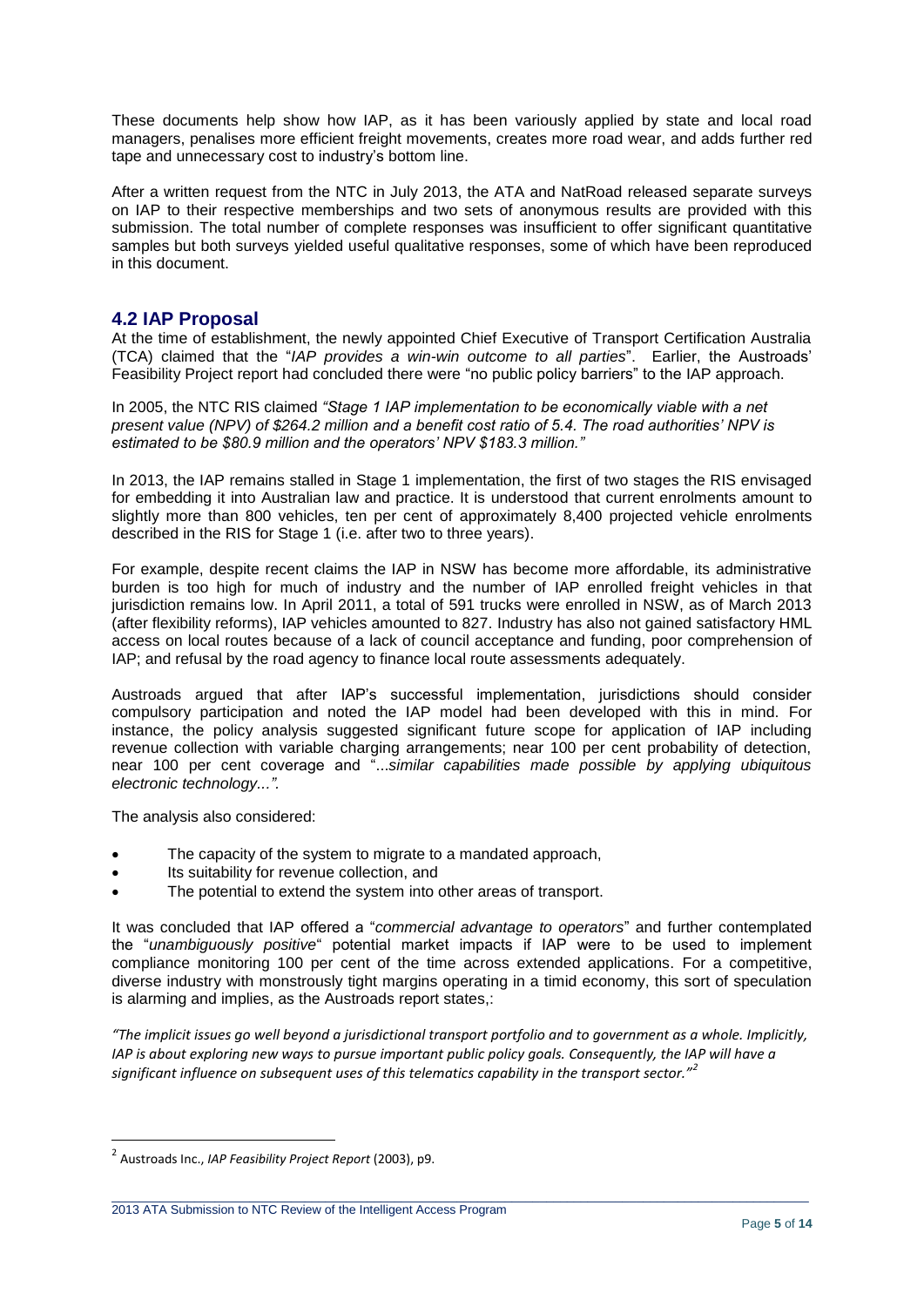#### **Benefits are Subject to the Network Effect**

In addition to previous technical and legal arguments presented against IAP, the ATA believes this vehicle monitoring scheme should not continue in its present form because of poor ongoing returns to public investment for all three tiers of government.

Again, the IAP policy analysis report states:

*"The benefits that will arise from the IAP are subject to the network effect – i.e. the potential for known and unanticipated benefits increases dramatically with each additional node (vehicle, operator, other participant) added to the system. This has several policy consequences including:* 

- *1. the more applications and participants that can be brought into the system as quickly as possible, the greater the benefits*
- *2. once the necessary commercial threshold is reached, the addition of small operators generates considerable economic and other policy benefit at low marginal cost. Barriers to small operator participation can therefore be reduced, and*
- *3. strong support for the view that the IAP should be based on many service providers from the start of the system, rather than the alternative monopoly or controlled entry approaches."<sup>3</sup>*

Another phrase for the network effect is '*demand-side economies of scale'*. Under this design principle, the value of a product or service is dependent on the number of people using it. This means IAP's true 'viability' as a business proposal is, and has always been, predicated on attracting enough operators to deliver the desired outcomes. Under IAP, a large pool of operators is needed to reduce costs of entry and participation (thus eventually lowering barriers for smaller operators as was claimed).

*'Access'* (as the principal IAP outcome or 'benefit' to operators) is not linked to the network effect by any signal, so it is not responsive to whether IAP's target market is big or small. Access, along with all its conditions, is decided externally in jurisdictions so any so-called benefits accrue haphazardly to operators from scheme participation and not as a direct outcome of the IAP model itself.

In fact, subdued demand for HML from industry in NSW in recent years (despite a growing freight task) can be linked to unreasonable requirements for IAP on HML vehicles that cause no additional road wear and tear and are no less compliant than B-doubles or Type 1 and 2 road trains. In NSW, for example, 3,000 registered expressions of interest in access to HML dropped to approximately 300 HML users once IAP was made a condition of access.

The inherent value or benefit of the IAP 'product' to industry is obviously not in the quantum of its participation but in the access delivered by that participation. Low costs are a real key to attracting industry to any scheme but, in terms of IAP, access as the principal outcome and product of the scheme is paramount to maintaining that participation.

IAP was implemented in 2006 and now, seven years later, enrolment numbers remain grossly inadequate to sustain a demand-side model of this kind. The announcement in 2013 of small increases in enrolments arising from increased program flexibility are not enough to fix the issue that seven years on, this scheme is under-subscribed and it underperforms. IAP is simply not good business for industry.

The ATA makes suggestions for a safer, more robust and cost-effective monitoring approach of significantly more reasonable size and scope in section 4.4.

 $\_$  , and the set of the set of the set of the set of the set of the set of the set of the set of the set of the set of the set of the set of the set of the set of the set of the set of the set of the set of the set of th

2013 ATA Submission to NTC Review of the Intelligent Access Program

<sup>3</sup> *Intelligent Access Feasibility Project - Public Policy Analysis Report IR-IAP10* (2003), piii.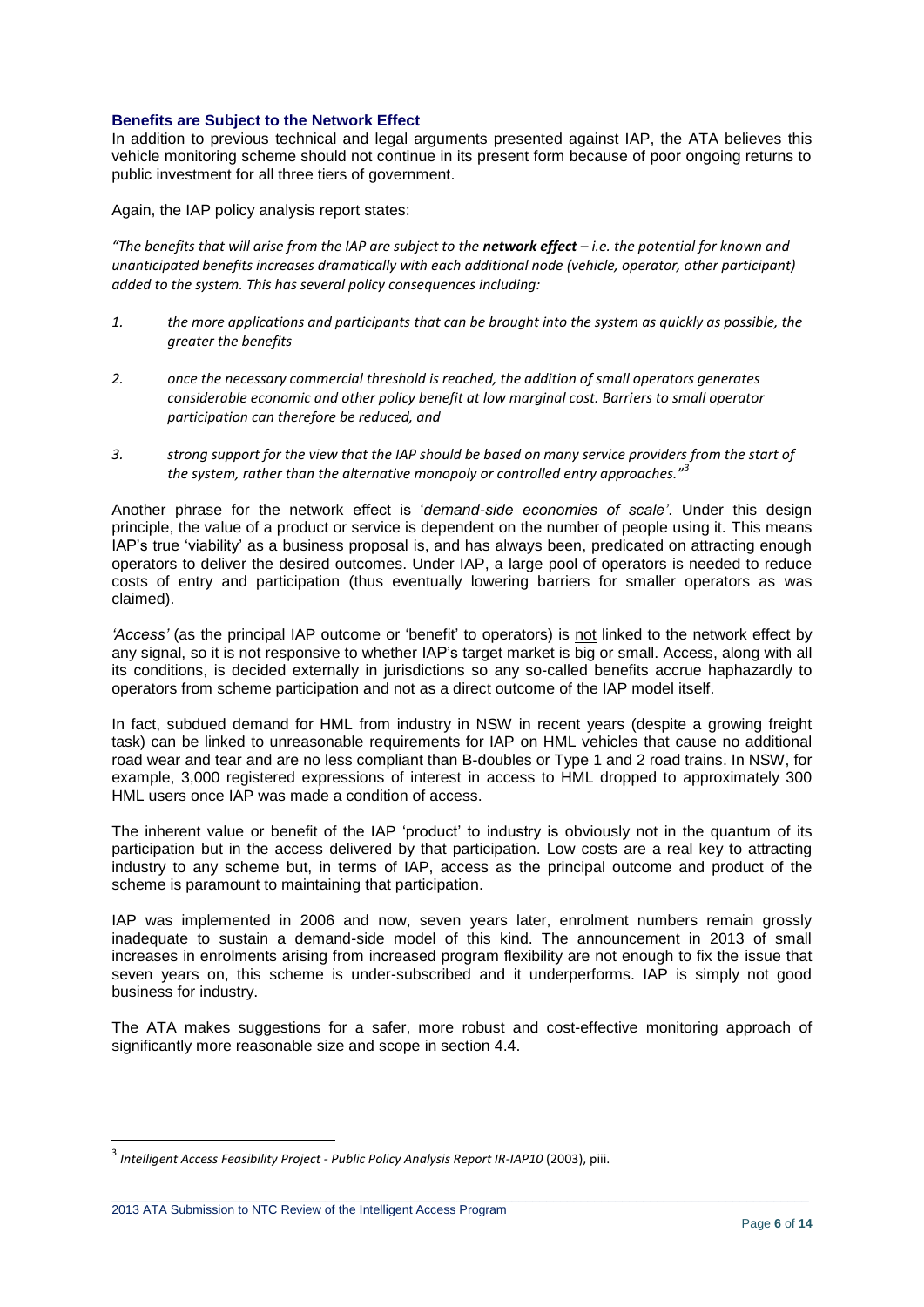### **4.3 Public Handling of Private Data**

Adoption of the network effect as a design principle suggests that perhaps a limited target market was never intended in the first place (nor presumably any long-lasting commercial advantage). Implementation of IAP along the lines of the framework presented in the IAP RIS and Austroads' Feasibility Report suggests a desire for a permanent blitz on industry using telematics technologies as enforcement and data mining tools.

#### In 2003, the feasibility project report claimed:

"*To say that the use of vehicle telematics for determining heavy vehicle compliance performance (the IAP) at an evidentiary level represents a paradigm shift would be an understatement."*

Evidence is dealt with by a court under law and all telematics data, not merely that issued by IAPapproved devices, is subject to a presumption of accuracy and entitlement to discovery. Nonetheless, legal advice provided to the ATA in 2009 advised this external monitoring represents unprecedented surveillance, and it places high additional costs on the industry. In short, the IAP is not a paradigm breaker in terms of technology, it is a deal-breaker in terms of government intrusiveness and unwarranted intervention through data capture in legitimate commercial activity.

Legal advice received by the ATA in 2009 also stated:

*"No other area of commerce in any Australian jurisdiction is subject to such surveillance. The proposal is based upon a presumption that some industry participants cannot be trusted to comply with the law. This, itself, is a unique regulatory view..Given its costs and intrusiveness, we can see its use justified in high risk situations and as a court-ordered sanction for persistent offenders. We do not see its use justified as a fundamental, across the board surveillance too as a matter of general regulatory principle."<sup>4</sup>*

Of course, in-vehicle telematics devices are more common in transport operations today than when IAP was first introduced and modern systems can be interrogated for a vast array of commercial data. For example, some operators audit systems for accreditation purposes in order to remain compliant with the TruckSafe program. To harness this operator productivity, TruckSafe should be awarded formal recognition alongside the NHVAS as another national approach to compliance assurance.

In April-May 2013, 26 TruckSafe operators responded to an ATA survey on the use of in-vehicle telematics. Only two operators said they used no such devices. One claimed they had an IAP device, the rest listed a range of commercially-available systems. Some also listed the uses of those devices:

| <b>Purpose of Device</b>        | <b>Number Using It</b> |  |
|---------------------------------|------------------------|--|
| <b>Speed reports</b>            | 15                     |  |
| <b>Fatigue reports</b>          | 13                     |  |
| Location                        | 13                     |  |
| <b>Service schedules</b>        | 6                      |  |
| Harsh braking                   | 4                      |  |
| <b>Communication</b>            | 3                      |  |
| <b>Driver logs</b>              | 3                      |  |
| <b>Engine monitoring</b>        | 3                      |  |
| <b>Geo fences</b>               | 3                      |  |
| <b>Operational reports</b>      | 2                      |  |
| <b>Diagnostics</b>              | 1                      |  |
| <b>Refrigeration monitoring</b> | 1                      |  |
| <b>Fuel monitoring</b>          |                        |  |
|                                 |                        |  |

Today, operators purchase a wide variety of devices with many sophisticated computerised functions and capacity to plug in applications of all types. A simple yet serious barrier to industry's participation in IAP has been an historic reluctance to permit non-accredited equipment owned by operators to be used. Forcing equipment purchases (which we understand from the recent IAP surveys typically amount to \$1800 - \$2200 per vehicle installation) and ongoing costs (typically around \$100 -\$150 per

 $\_$  , and the set of the set of the set of the set of the set of the set of the set of the set of the set of the set of the set of the set of the set of the set of the set of the set of the set of the set of the set of th

<sup>4</sup> Mr Tony Hulett, Lovegrove & Lord Lawyers, Melbourne, 2009.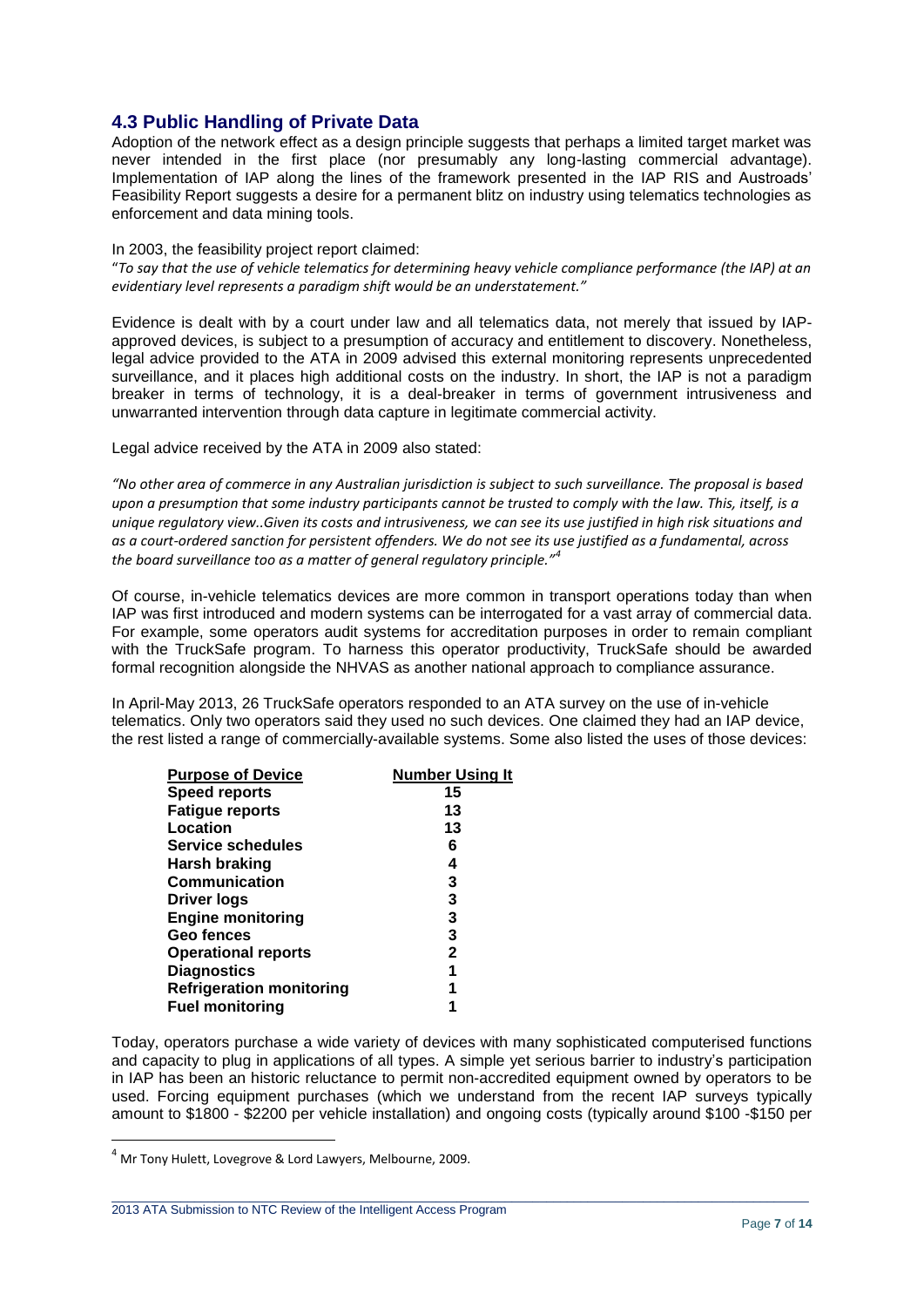month per vehicle plus any audit costs) for a service over which participants have no ownership and little control is unreasonable. An open standard for devices would collect the data a court requires as well as the data a company needs and it would not increase the threat of tampering since researchers seem to agree any stand-alone device can be spoofed to produce false data.

A key principle for private industry is that it is entitled to gather and manage information for its own purposes and that such commercially unique and valuable data may be sought on occasion as appropriate by the relevant authorities. This data should not be permanently appropriated nor wielded as a weapon against legitimate business activity.

Since IAP was introduced, GPS/telematics systems have also become so common that some people see vehicles these days *"not [as] a simple machine of glass and steel but a hackable network of computers"<sup>5</sup> . S*tudies into tampering with engine management and control systems have also emerged. In 2010, a team from the University of California San Diego linked remotely to a test car's mobile phone security system and inserted new software allowing commands to be sent to the engine management system that overrode the car's controls. A similar experiment this year<sup>6</sup> involved a laptop plugged into the in-vehicle device to flood the CAN-bus network with false signals causing the car to swerve, brake and speed, sense it was reverse parking and sound the horn, all despite the driver's commands. The researchers ensured this occurred while other equipment such as the speedometer, odometer and fuel gauge readings etc. displayed incorrect information.

The ATA has also been informed of instances when IAP devices have been retrofitted by third party providers into the wrong data link, confusing engine management systems and potentially voiding engine warranties. This matter is of sufficient concern for the ATA to plan a technical presentation on electrical fault finding and aftermarket device installation at the *2013 PACCAR & Dealer Technical & Maintenance Conference* in October 2013 at the Kangan Institute, Centre of Automotive Excellence in Melbourne.

Many operator systems are also highly integrated, with sophisticated capacity to cross-reference data thus giving them a high level of certainty that their systems are richer sources of route compliance assurance as well as other information than current IAP devices.

In July-August 2013, on request from the NTC, the ATA and NatRoad circulated separate surveys to their membership on the use of IAP. Some 60 anonymous survey responses were received (19 claimed current IAP enrolment) by the ATA and 23 responses by NatRoad, some of which are below:

Q6. Why you have decided not to participate in IAP?

- "More unnecessary enforcement and costs on business. Does not guarantee access."
- "Other systems offer broader features in their applications that better suit my business needs."
- "Cost, time involved and that as a sub-contractor you don't usually get paid any more to carry more weight."
- "Doesn't suit our business of operation at the current pricing structure. Can't use IAP for most trips. Not viable under current pricing structure."
- "Limited access roads available. Need an interactive in-cab GPS showing HML roads. Unsure of who has access to truck data and for how long. Is there a statue of limitations on the time data is kept and used?"

Q11. How could IAP be changed to encourage you to participate?

- "If an operator can demonstrate route compliance, why is IAP needed?"
- "Drop the scheme and give back HML on an audit basis like from 2002 until 2008."
- "Be more cost effective, able to utilise current telematics."
- "It couldn't."

 5 "*Hackers Reveal Nasty New Car Attacks-With Me Behind The Wheel*" by A. Greenberg, 24/7/2013. Forbes Magazine. http://www.forbes.com/sites/andygreenberg/2013/07/24/hackers-reveal-nasty-new-car-attacks-with-me-behind-thewheel-video/

 $^6$  Mr Tony Hulett, Lovegrove & Lord Lawyers, Melbourne, 2009.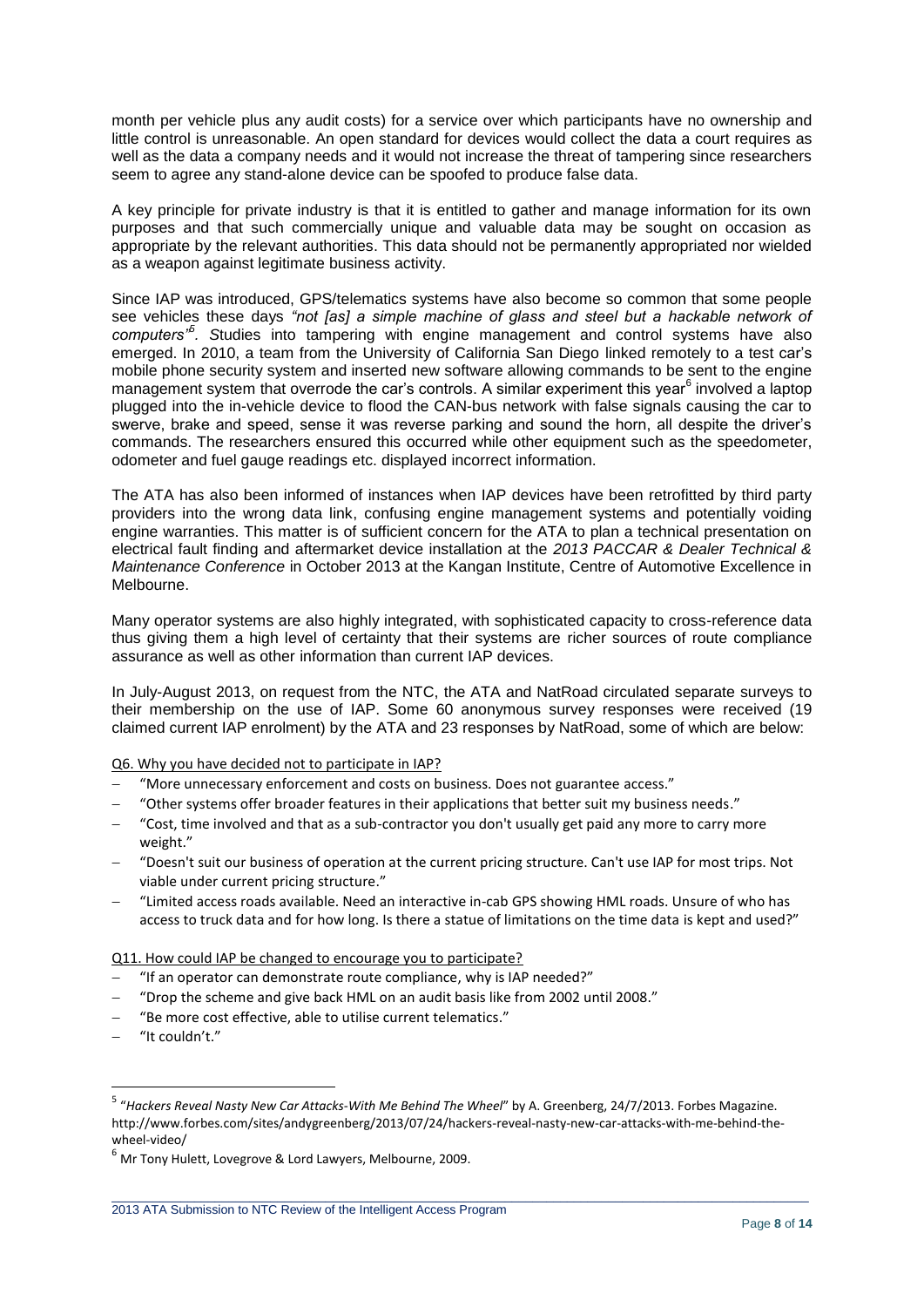- "Reduce certification fees so service providers don't pass on costs. Scheme entry has always been hindered by this cost. This is the main reason why entry into the scheme has been limited. By the time costs are weighed up there is only marginal benefit for the operator."
- "Certainty of data confidentiality and strict access guidelines to that data and deletion after a set time. Set rules as to what can be done with that data and for how long. GPS mapping software with HML roads."

#### Another survey respondent stated, *"I've never received a exception report from IAP, we had two prime movers operating one with blank screen and the other the driver not entering any trip information for a couple of months and no reports to advise of this from IAP."<sup>7</sup>*

A different operator has previously reported the receipt of thousands of non-conformance notices but despite repeated requests to the road agency received no further advice as to what to do with them. That same operator made a loss of approximately \$23,000 from IAP enrolment in 2011 even though the company accessed HML and moved additional freight.

It is important for an operator to be able to verify precisely what information is being retrieved, by whom, why, and at what times it is being captured and transmitted, with substantial grounds for review, appeal and recompense should any mismanagement or commercial injury occur from actions of any non-operator parties involved in these electronic transactions. Operators may also decide to retrieve data mined by authorities for their own separate legal and evidentiary purposes, and this should be possible on reasonable request, or if necessary under Freedom of Information laws.

Ultimately, the most secure, innovative and dynamic national fleet imaginable will likely comprise multiple diverse private operators collecting sophisticated data through private systems fully integrated with Original Equipment Manufacturer technologies, according to their enterprise and fleet needs. Many operators are already at this level of operational maturity. Those operators can and already do securely manage their own systems according to their commercial risk and furnish data on reasonable request to relevant authorities.

### **4.4 Administration and Next Steps**

*"IAP monitors after the event happens. As an operator I want an in-cab screen that shows a driver live, as a GPS device does, that he is off route. We now do declarations from the office up to 72 hours after the event as allowed as drivers and in-truck screens are both unreliable." 8*

IAP's contribution to industry compliance cannot be easily assessed if, in the words of the 2005 RIS that envisaged only a two to three year implementation process, "*It is not intended that Stage 1 will be directed at improving overall compliance per se."*

IAP has always been focused on reporting potential non-compliance *post-incident* to road agencies. It is an afterthought to inform operators of their own 'non-compliance' so they can take corrective action in their business. The scheme has proved opaque and underperforming at the road manager level; financially unsustainable at the TCA enterprise level; and costly and counter-productive for the truck industry to adopt. Risk-averse attitudes on the part of road managers, program costs, processing delays and haphazard returns in actual access have all contributed to a lack of widespread enthusiasm for this scheme.

A risk-based categorisation system would be preferred by the ATA, wherein safe, prescriptive modular combinations and PBS combinations operating at HML attract no monitoring via IAP, but high-risk vehicles (e.g. ultra heavy cranes) and higher order oversize and over-mass vehicles may be monitored, as an alternative to expensive individual trips under supervision by road agencies for compliance with access conditions. IAP should also be applied to persistent or serious offenders when a supervised intervention order is imposed by a court. All transport data is evidence, regardless if it is gathered and stored electronically or recorded by traditional means.

 $\_$  , and the set of the set of the set of the set of the set of the set of the set of the set of the set of the set of the set of the set of the set of the set of the set of the set of the set of the set of the set of th

 $^7$  ATA survey July-August, 2013.

 $^8$  ibid.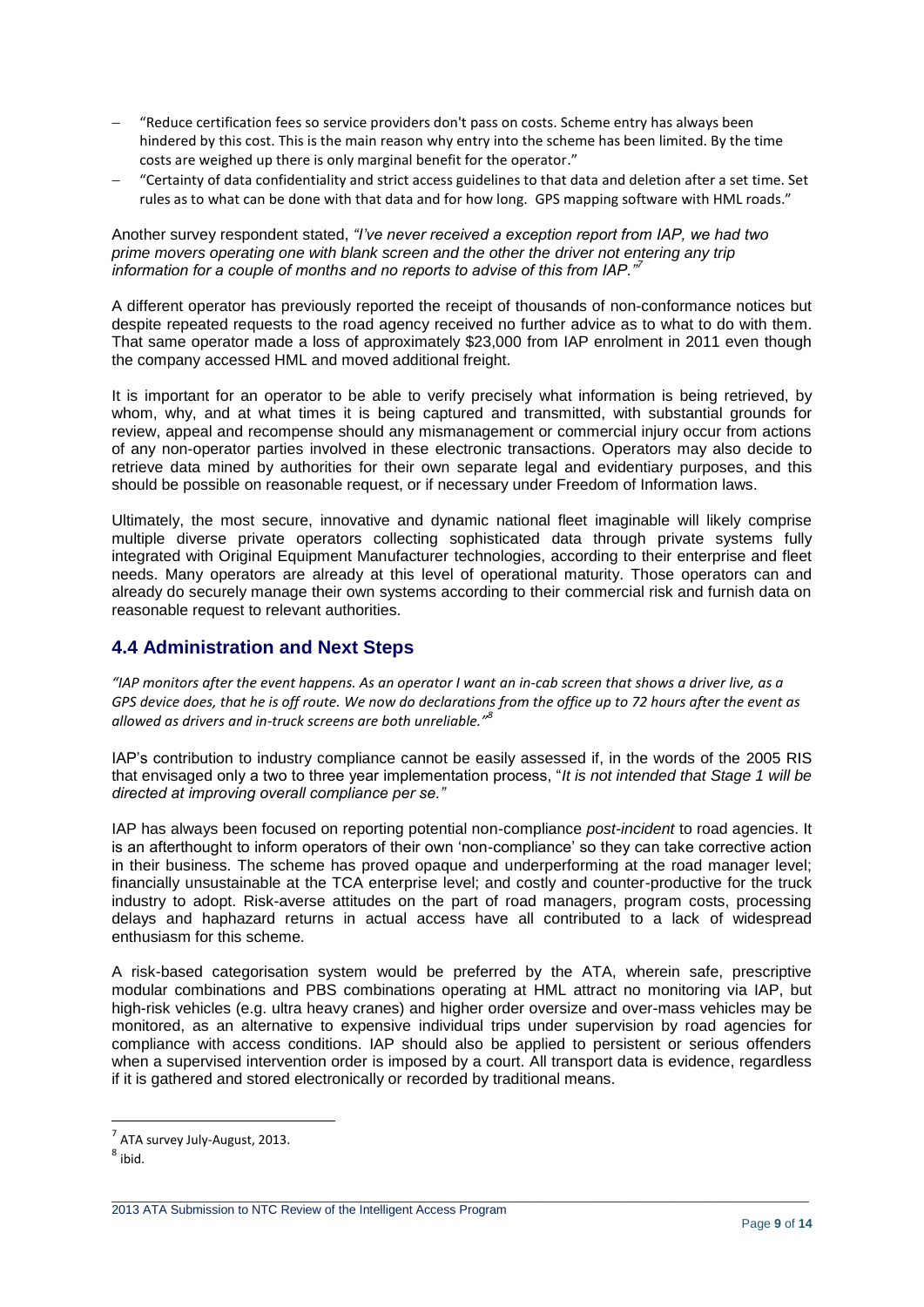#### **NHVR Business Unit**

State and local agencies are perceived by industry to be generally overwhelmed with the burden of IAP processing and administration. This perception is supported by recent attempts by road agencies to include IAP administration costs and TCA costs into the national heavy vehicle charges framework. This was later strongly and appropriately rejected by the NTC and industry since IAP was clearly designed as a cost-recovery service for users.

While some operators have accepted IAP, others have reported to the ATA that it has been an inefficient, expensive program for them, partly because of its inherent design and partly because of the mountains of agency paperwork along with the red tape, annoyance and confusion it can generate for some customers.

In 2005, it was noted that risk from IAP would attach to road managers, with the IAP RIS stating:

"*The accumulation of road authority costs as the IAP develops momentum could render some applications economically unviable if the incremental road authority costs associated with an additional application exceeded the application's benefits. At this stage it is not possible to foreshadow likely outcomes because of the overlap and economies of scale inherent in the road authority costs."<sup>9</sup>*

Apart from gaining the necessary 'momentum' (participants) to be viable, the program needs national consistency if it is to succeed in the modern industrial world. IAP might have worked had it been implemented and operated on a consistent national basis, through mutual recognition by the states, and then purely focused on risk. Had industry accepted that the perceived risks were reasonable matters of concern then IAP may even have gained support as a route assurance compliance tool.

#### **NHVR Monitoring Policy**

There are times, such as with HML and the IAP, when national reforms are formally agreed by jurisdictions but not uniformly realised in practice. This has undermined the benefits of those reforms. However, the loss in Australian freight productivity from HML not achieving the 1999 RIS outcomes is many times more than any possible benefits IAP could bring.

Opportunities for real reform lie in the new regulatory environment of the NHVR. The ATA suggests a better, safer, efficient and more viable policy approach under NHVR will include:

- Reminding road managers that *productivity* is key. Road manager culture should be guided away from paranoia over asset protection and funding towards evidence-based assessment of access and risk, with a focus on asset safety, quality and productivity outcomes.
- Modular B-triples and modular AB-triples and other safe, highly productive modular combinations have access to all road train areas and other suitable routes such as the Hume highway. Type 1 and 2 road trains and B-doubles do not attract IAP, neither should B-triples and AB-triples. This reflects the 1999 COAG Agreement on B-triples that industry believes was never met by agencies, particularly in NSW and Victoria.
- Demand for HML has been sound in Victoria but not in QLD and NSW due to the IAP condition. There is a clear national advantage in advancing HML without IAP via networks that encourage the use of HML vehicles and combinations over traditional GML vehicles.
- Further productivity opportunities arise from:
	- Quad axle semi-trailer at General Access at 24 tonnes GML and 27 tonnes at HML,
	- Quad axles in the A-trailer of a B-double at 24 tonnes GML and 27 Tonnes HML on all suitable B-double routes.
	- Access for six and seven axle rigid truck and dogs at PBS mass limits without PBS.

As noted at the outset of this submission, monitoring technologies are not necessary to run a safe, compliant and viable transport company, and compliance assurance itself can take many forms. This includes official recognition of TruckSafe accreditation alongside the NHVAS, regulatory recognition of

 $\_$  , and the set of the set of the set of the set of the set of the set of the set of the set of the set of the set of the set of the set of the set of the set of the set of the set of the set of the set of the set of th

 $^9$  RIS, p8.

<sup>2013</sup> ATA Submission to NTC Review of the Intelligent Access Program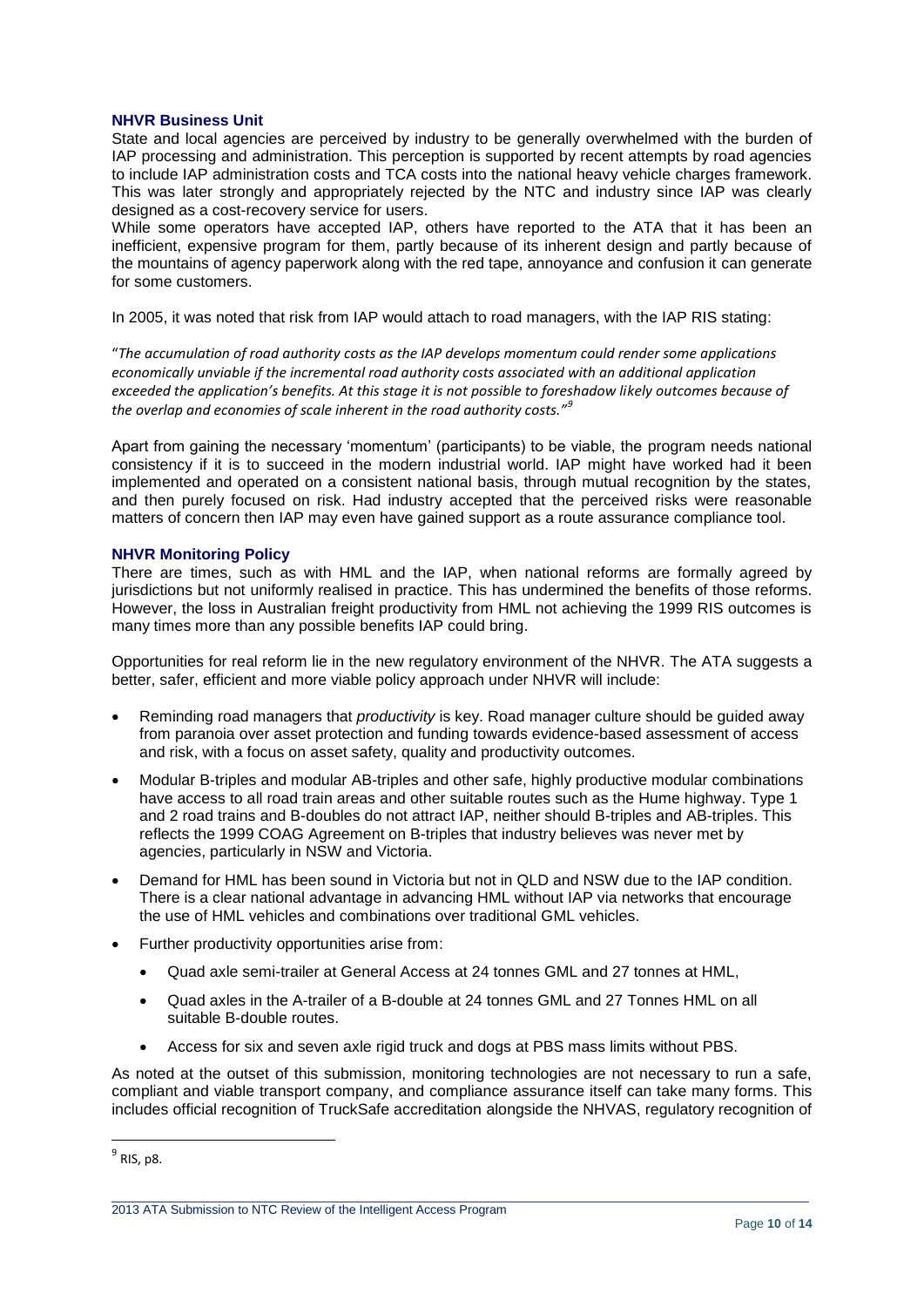existing integrated vehicle systems and industry accreditation schemes as a 'reasonable steps defence', alternatives to written work diaries, evidence of speed management and as an alternative risk management approach to IAP.

# **5. Conclusion**

IAP has not been a good fit for the trucking industry. Unfortunately, road managers have not demonstrated uniform confidence in the trucking industry, competence in program administration, technical understanding of heavy vehicle access, risk management principles nor any transparency in decision-making in their applications of IAP.

No matter what the objective strength of IAP is in a technological sense, it has not in a business enterprise sense positively influenced the policy and regulatory areas in which road access is decided and granted in Australia. Poor state and local agency decision-making remains the primary access challenge.

Residual IAP monitoring tasks should be scaled down to operate from within a business unit under the NHVR and telematics policy should remain with the NTC. Under the NHVR, monitoring could be deployed in a limited manner on high risk, or targeted oversize and over-mass vehicle movements, as an alternative to traditional on-road supervision, or when supervisory orders are imposed by a court. This would correctly deploy the option of telematics monitoring as one approach to compliance assurance amongst many and it would fit more comfortably into the Chain of Responsibility (COR) enforcement suite and planned enhancements to COR.

*"In our opinion regulatory strategies based on voluntary compliance and education are more likely to have positive outcomes as against a mandatory surveillance system imposed on market operators not guilty of any offence on the premise that some market operators cannot be trusted to comply with the law."<sup>10</sup>*

The ATA strongly supports a national route compliance assurance approach managed by the NHVR that protects road infrastructure and safety, aids freight efficiency and reduces the costs of road transport. The three tier network approach, notices and permit schemes and PBS innovation assessment tools offer sound access management if administered well. The NHVR is an important step towards access management and its progress on this area would be improved with external review of access decisions. Mandatory application of monitoring technologies is neither necessary nor desirable for ensuring compliance of the national fleet.

The IAP should be reformed as recommended by the ATA.

#### **Recommendation 1**

The ATA accepts the need for route compliance assurance as part of a risk-based access management regime. Accordingly, it is recommended that a truly voluntary compliance monitoring option is established, with an open standard for vehicle devices and first party compliance obligations. This would allow operators who wish to use technology to satisfy compliance duties to do so with comfort that the technology attracts a presumption of accuracy.

#### **Recommendation 2**

Vehicles operating at Higher Mass Limits (HML); Performance-based Standards (PBS) combinations; and safe, legal prescriptive combinations (including, but not only, modular B-triples and AB-triples) should travel under notices and attract no mandatory monitoring under the IAP.

#### **Recommendation 3**

IAP continues to be available for movements of high-risk vehicles, as an alternative to traditional road authority engineering supervision, and to serious or persistent offenders as directed by a court.

 $\_$  , and the set of the set of the set of the set of the set of the set of the set of the set of the set of the set of the set of the set of the set of the set of the set of the set of the set of the set of the set of th

#### **Recommendation 4**

**.** 

Residual IAP monitoring tasks are transferred to a business unit within the NHVR.

 $^{10}$  Mr Tony Hulett, Lovegrove & Lord Lawyers, Melbourne, 2009.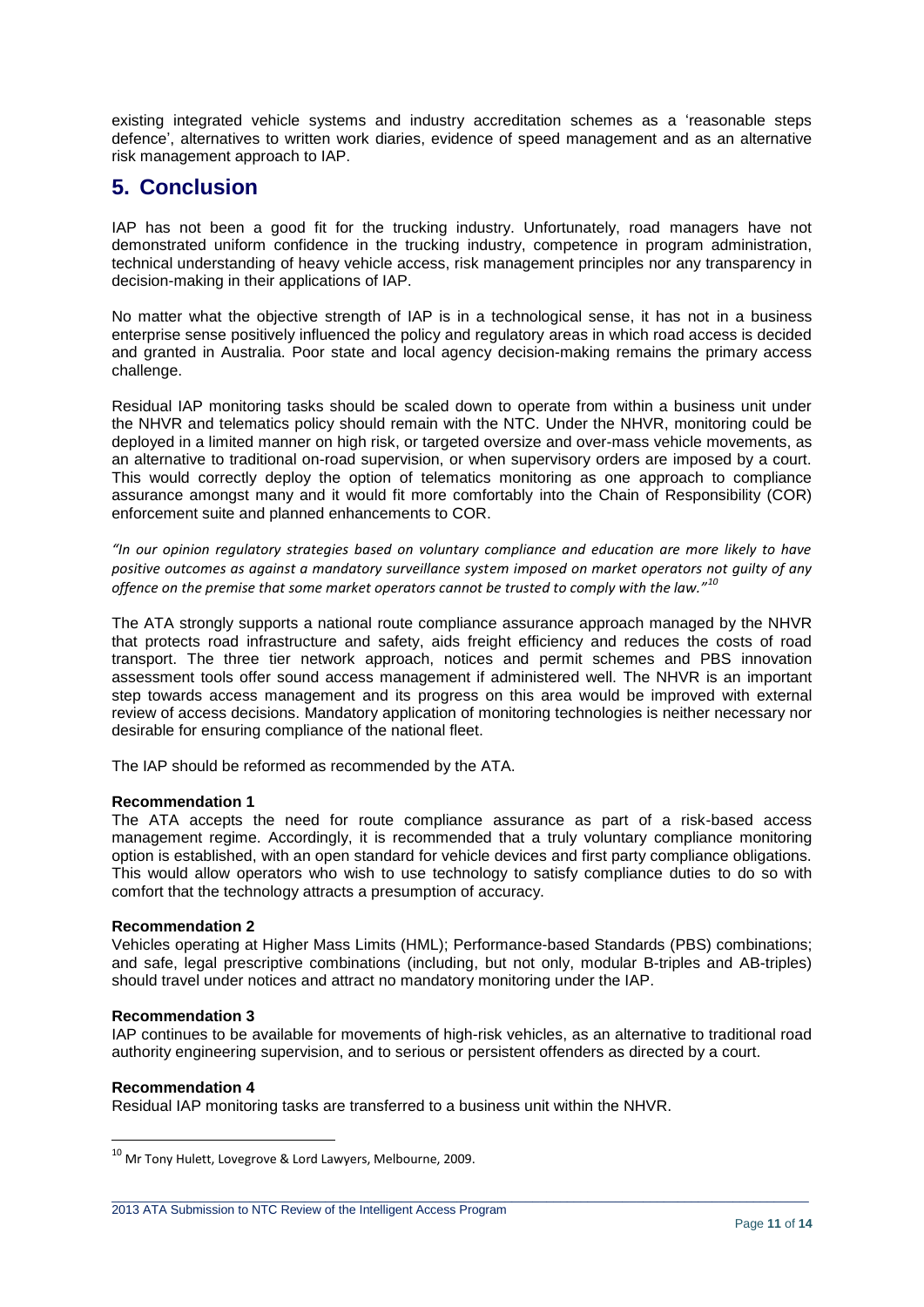#### **Recommendation 5**

NTC retains responsibility for compliance assurance policy.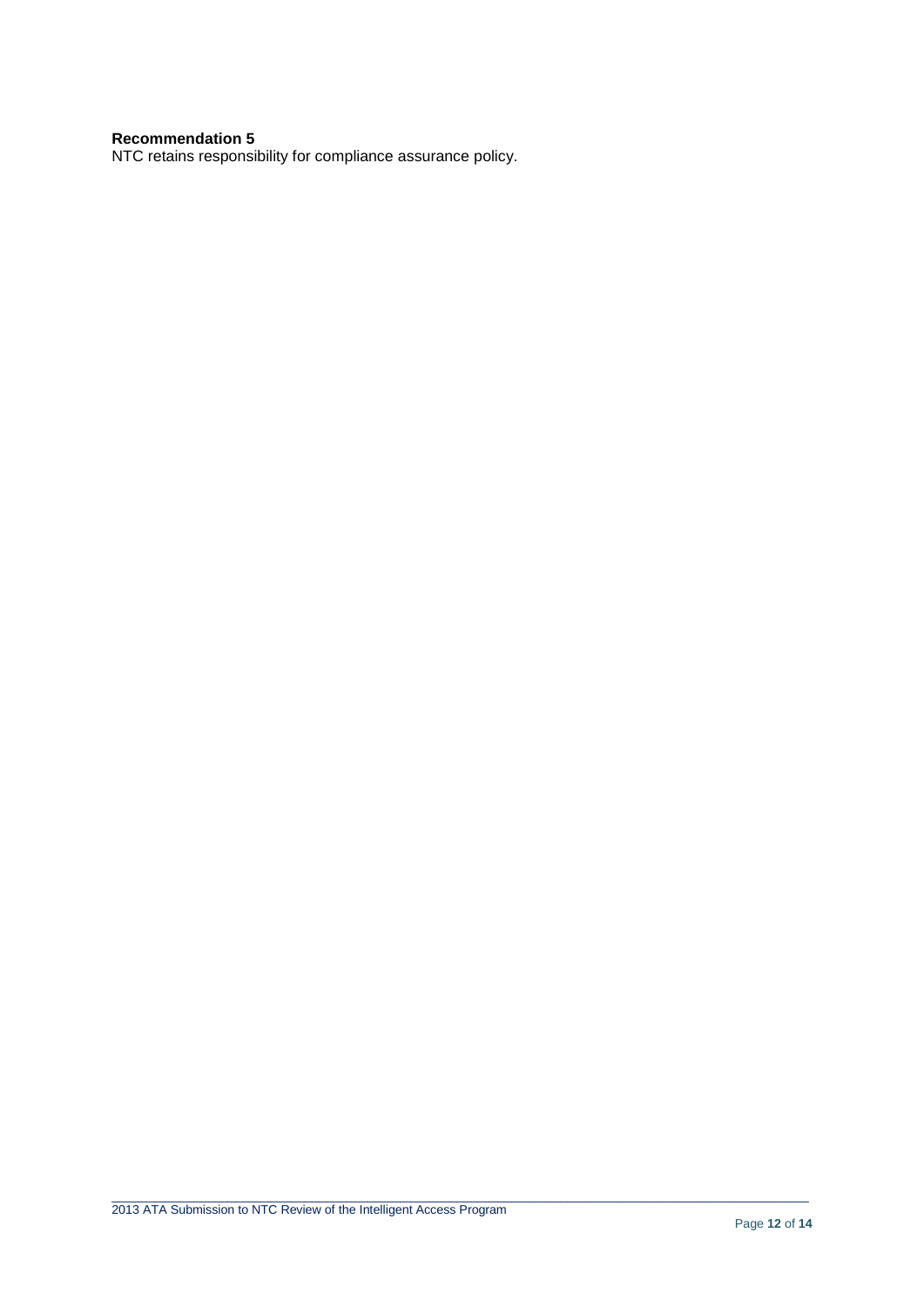## **APPENDIX A: Copies of previous ATA submissions**

Please see 12 documents accompanying this submission.